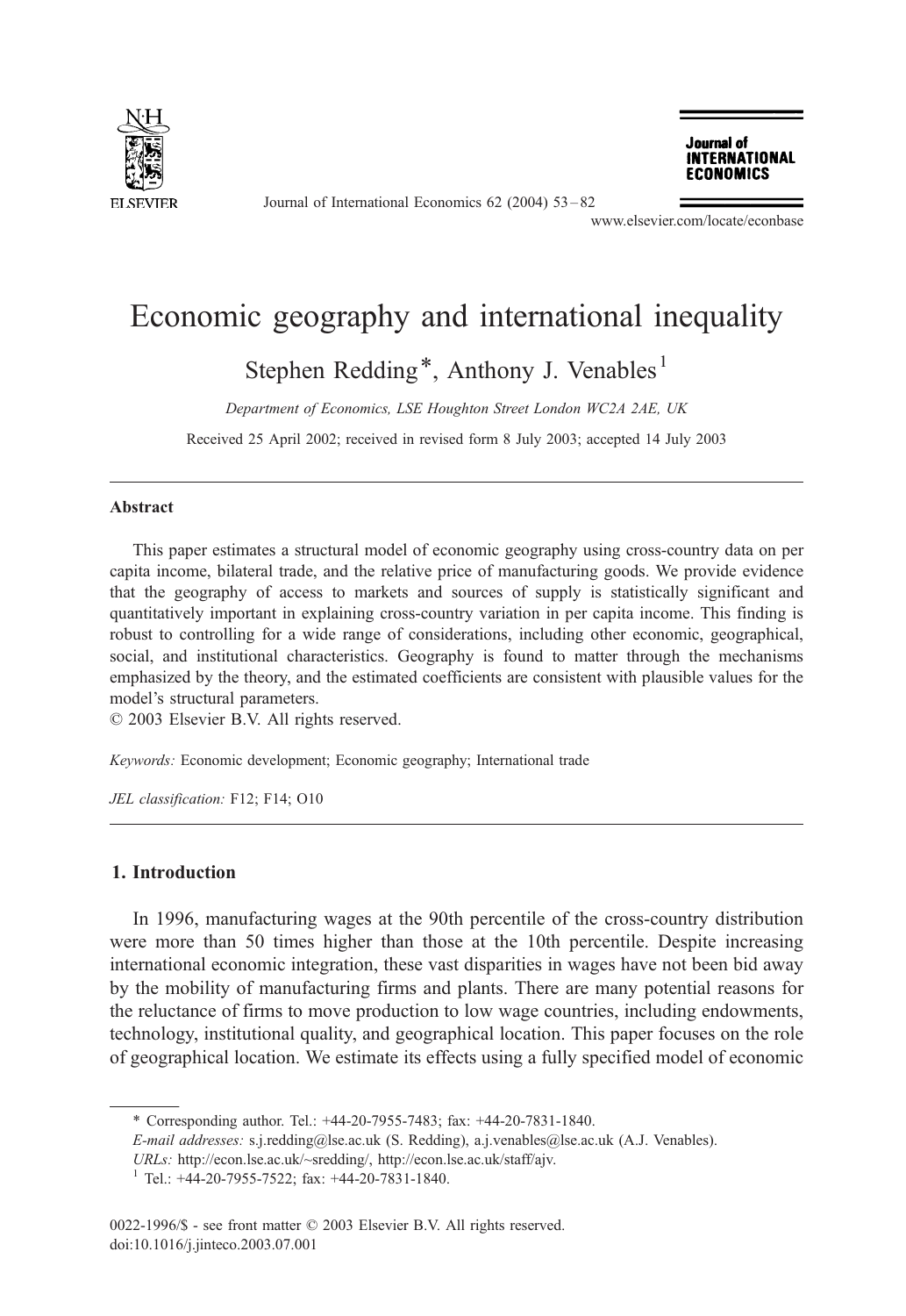geography (that of [Fujita et al., 1999\)](#page--1-0) and cross-country data including per capita income, bilateral trade, and the relative price of manufacturing goods.

Geographical location may affect per capita income in a number of ways, through its influence on flows of goods, factors of production, and ideas. In this paper, we concentrate on two mechanisms. One is the distance of countries from the markets in which they sell output, and the other is distance from countries that supply manufactures and provide the capital equipment and intermediate goods required for production. Transport costs or other barriers to trade mean that more distant countries suffer a market access penalty on their sales and also face additional costs on imported inputs. As a consequence, firms in these countries can only afford to pay relatively low wages—even if, for example, their technologies are the same as those elsewhere.

The potential impact of these effects is easily illustrated. Suppose that the prices of output and intermediate goods are set on world markets, transport costs are borne by the producing country, and intermediates account for 50% of costs. Ad valorem transport costs of 10% on both final output and intermediate goods have the effect of reducing domestic value added by 30% (compared to a country facing zero transport costs), the reduction in value added rising to 60% for transport costs of 20%, and to 90% for transport costs of 30%.<sup>2</sup> Transport costs of this magnitude are consistent with recent empirical evidence. For example, using customs data, [Hummels \(1999\)](#page--1-0) finds that average expenditure on freight and insurance as a proportion of the value of manufacturing imports is 10.3% in US, 15.5% in Argentina, and 17.7% in Brazil. [Limao and Venables \(2001\)](#page--1-0) relate transport costs to features of economic geography finding, for example, that the median land-locked country's shipping costs are more than 50% higher than those of the median coastal country. Each of these papers focuses on transport costs narrowly defined (pure costs of freight and insurance) and may understate the true magnitude of barriers to trade if there are other costs to transacting at a distance, such as costs of information acquisition and of time in transit.

Our model formalizes the role of economic geography in determining equilibrium factor prices, and the exact specifications suggested by theory are used to estimate the magnitude of these effects. When included by itself, the geography of access to markets and sources of supply can explain much of the cross-country variation in per capita income. After controlling for a variety of other determinants of per capita income, we continue to find highly statistically significant and quantitatively important effects of economic geography.

The methodology we employ is as follows. We develop a theoretical trade and geography model to derive three relationships for empirical study. The first of these is a gravity-like relationship for bilateral trade flows between countries. Estimation of this enables us to derive economically meaningful estimates of each country's proximity to markets and suppliers—measures that we call market access and supplier access, respectively. Market access is essentially a measure of market potential, measuring the export demand each country faces given its geographical position and that of its trading partners; 'supplier access' is the analogous measure on the import side, so is an

<sup>&</sup>lt;sup>2</sup> See also [Radelet and Sachs \(1998\).](#page--1-0)